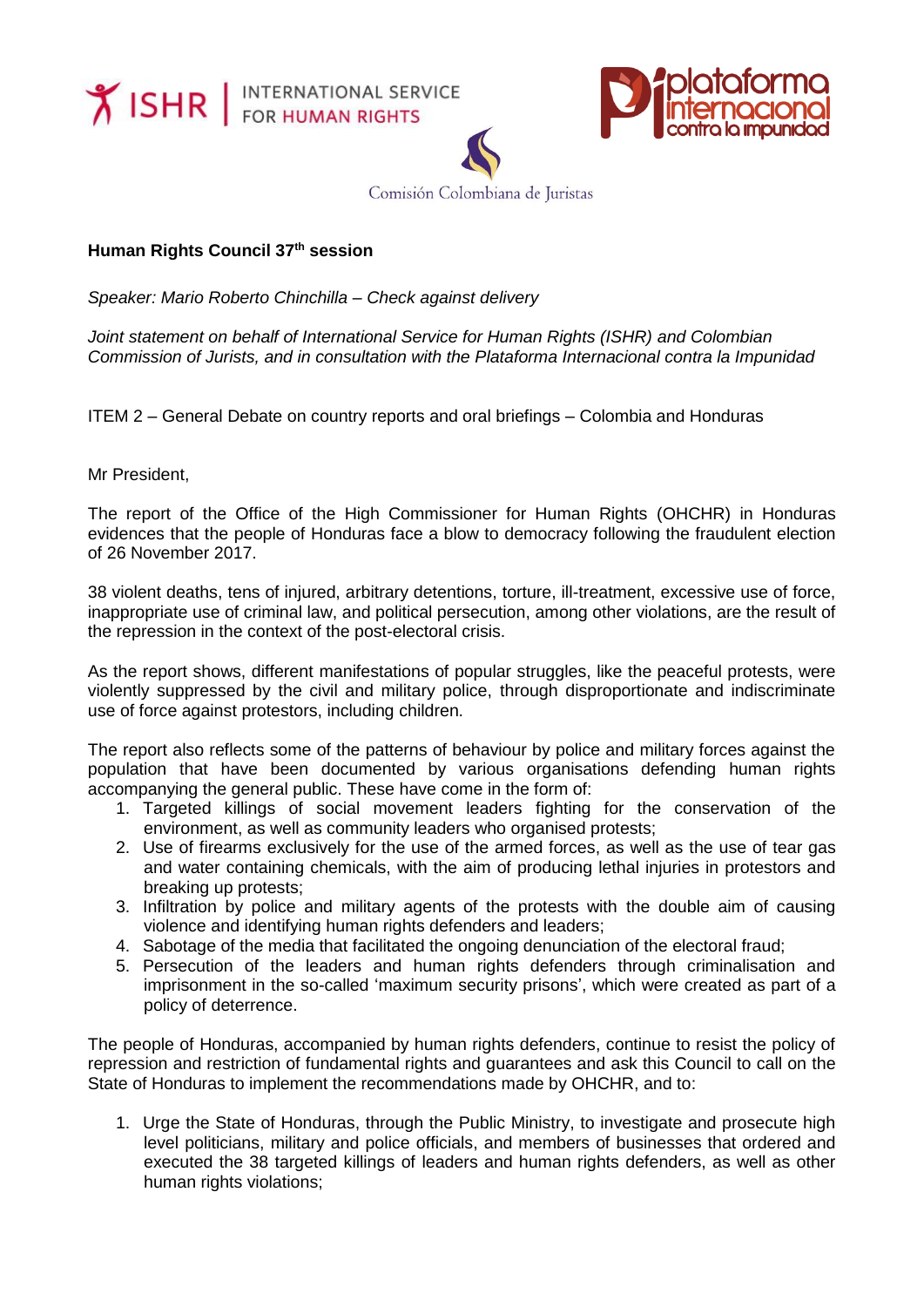2. Urge the State of Honduras to free the persons detained and prosecuted for exercising their rights to freedom of expression, opinion, assembly and association.

Mr President,

The report on Colombia shows the unquestionable commitment of OHCHR to confront the grave situation faced by human rights defenders in that country. As a result, it was alarming to receive information regarding the delay in accrediting the new Representative of OHCHR in Colombia. The lack of clear leadership in the OHCHR office affected the detailed documentation of cases of attacks and the analysis of the context in which they occur, as well as the accompaniment of leaders and communities in the regions. In light of the 121 killings registered in 2017, as well as cases like the reprisals against Adriel Ruiz following his participation in the review of Colombia by the Committee on Economic, Social and Cultural Rights, we welcome the fact that the Colombian State granted accreditation yesterday to the new Representative of OHCHR.

Thank you.

Señor Presidente,

El informe de la Oficina del Alto Comisiando de Derechos Humanos (OACNUDH) en Honduras evidencia que el pueblo de Honduras enfrenta un nuevo golpe a la democracia, tras el fraude electoral del 26 de noviembre de 2017.

38 muertes violentas, decenas de heridos, detenciones arbitrarias, torturas, malos tratos, uso excesivo de la fuerza, uso indebido del derecho penal, persecución política, entre otras violaciones, son el resultado de la represión en el contexto de la crisis postelectoral.

Como demuestra el informe, diversas expresiones de lucha popular, como las manifestaciones pacíficas, fueron violentamente reprimidas por la policía militar y civil, haciendo uso de la fuerza desproporcionada e indiscriminada contra las y los manifestantes, incluidos niños y niñas.

El informe también refleja algunos de los patrones de comportamiento de las fuerzas militares y policiales en contra de la población, documentados por organizaciones defensoras de derechos humanos acompañado a la ciudadanía. Se manifestaron en:

- 1. Asesinatos selectivos de líderezagos del movimiento social en su lucha por la conservación del medio ambiente, así como de liderezas y líderes comunitarios que organizaron las protestas;
- 2. Uso de armas de fuego de uso exclusivo de las fuerzas armadas, así como el uso de gases lacrimógenos y agua con aditamentos químicos, con fines de producir daños letales a los manifestantes y disolver las manifestaciones;
- 3. Infiltración de agentes militares y policiales en las manifestaciones con el doble propósito de producir violencia y levantar perfiles de personas líderes y defensoras de derechos humanos;
- 4. Sabotaje a los medios de comunicación que facilitaron la denuncia permanente de fraude electoral;
- 5. Persecución de los líderes, liderezas y personas defensoras de derechos humanos que se materializa con la judicialización y encarcelamiento en las llamadas prisiones de máxima seguridad, creadas con propósitos de disuasión política.

El pueblo de Honduras sigue resistiendo la política de represión y restricción de las garantías y derechos fundamentales, con el acompañamiento de las personas defensoras de derechos